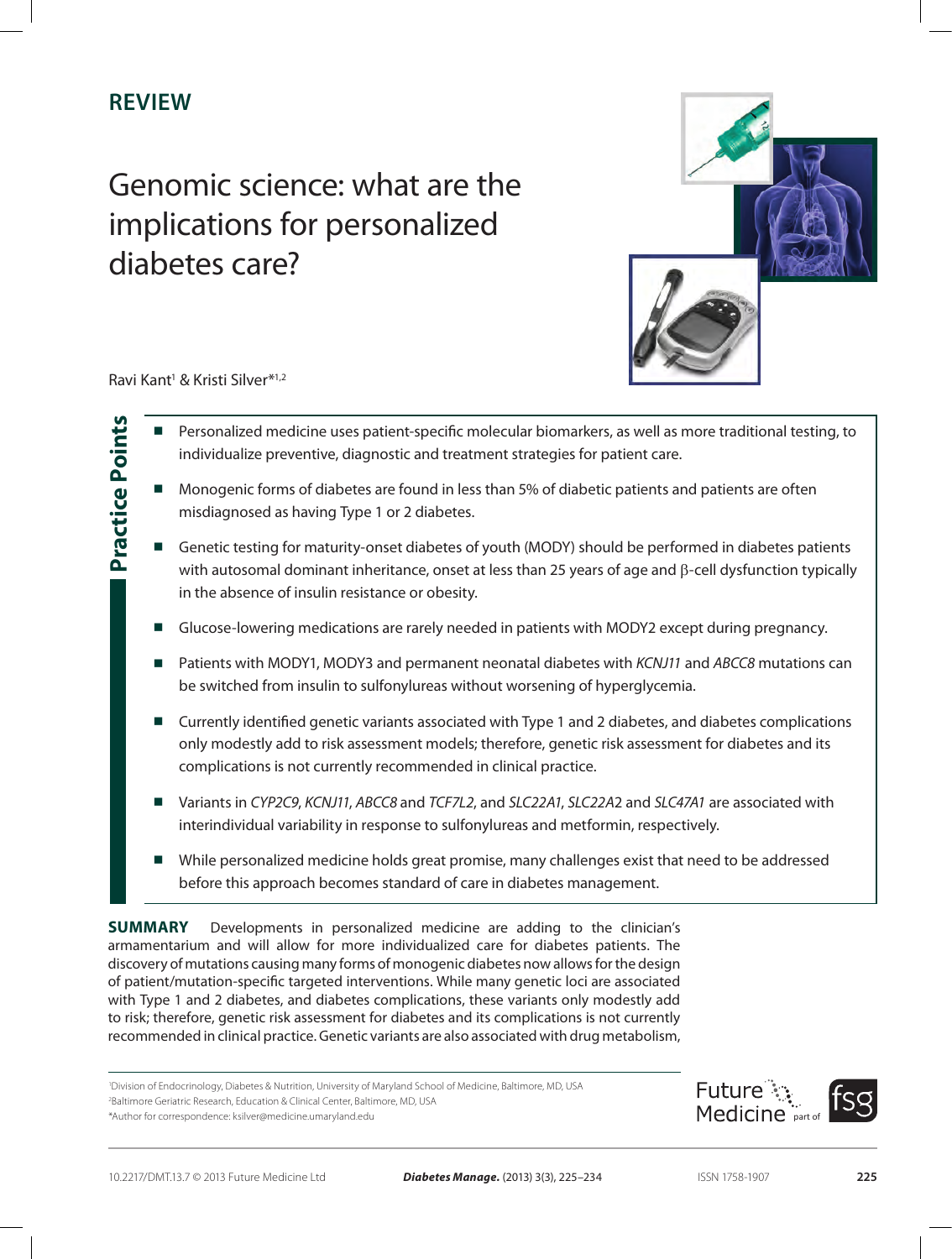efficacy and side effects. Clinical studies are required to determine if genotype information improves day-to-day clinical management of diabetes and our overall approach to clinical practice. While the development of personalized medicine is promising for the future, a number of challenges remain that will need to be overcome before personalized medicine becomes standard of care in Type 1 and 2 diabetes management.

With the rapid improvement in technology, extensive data, including genomic, proteomic and metabolomic information, may soon be available for individual patients. Through the implementation of personalized medicine, these data have the potential to revolutionize the practice of medicine. Personalized medicine involves using patient-specific molecular bio markers derived from these tests, as well as more traditional testing to individualize preventive, diagnostic and treatment strategies rather than using general population guidelines to direct patient care. This transformation in the practice of medicine promises to produce improvements in patient care and patient outcomes, as well as lower healthcare costs by limiting preventive care, diagnostic testing and treatment to those known to be effective in patients with specific genomic, proteomic and metabolomic profiles.

#### **Diabetes**

While the practice of personalized medicine in the field of diabetes is still in its infancy, early indications demonstrate areas of clear and poten tial benefit [1]. Diabetes is a heterogenous disorder made up of a number of subtypes, including the more common polygenic forms of diabetes, such as Type 1 diabetes (T1DM) and Type 2 diabetes (T2DM), and the less common mono genic forms such as maturity-onset diabetes of youth (MODY) and neonatal diabetes. Given the heterogeneity of diabetes, it is not surprising that one strategy does not work for all patients. The purpose of this article is to review the current and future role of personalized medicine in the care of the diabetic patient.

#### **Monogenic diabetes**

Monogenic forms of diabetes are found in less than 5% of diabetic patients and are primar ily disorders of  $\beta$ -cells and insulin secretion [2,3]. These disorders provide the best exam ple of how a personalized medicine approach can guide diagnosis and treatment in diabetes patients. The most common subtypes of mono genic diabetes are MODY and neonatal diabetes. Patients with monogenic diabetes are often mis diagnosed as having T1DM or T2DM, leading

to misguided treatment decisions [4]. MODY is characterized by autosomal dominant inheritance, onset at less than 25 years of age and  $\beta$ -cell dysfunction, typically in the absence of insulin resistance or obesity **(Table 1)** [2,5]. To date, eight genes have been identified as causing MODY: *HNF4*a (MODY1), *GCK* (MODY2), *HNF1*α (MODY3), *IPF1* (MODY4), *HNF1*β (MODY5), *NEUROD1* (MODY6), *KLF11* (MODY7), and *CEL* (MODY8) [2,5], although not all believe that *NEUROD1* and *KLF11* meet all of the criteria to be included under the MODY subcategorization. Neonatal diabetes is usually diagnosed before 6 months of age and can be either transient neonatal diabetes (TNDM) or permanent neonatal diabetes (PNDM) [6]. TNDM represents 50–60% of cases of neona tal diabetes. Depending on the study, 50–75% of TNDM cases have a mutation on chromo some 6q24 near the *PLAGL1* and *HYMAI* genes [3,7]. Another 10% of TNDM cases are attributable to mutations in the *KCNJ11* gene that codes for Kir6.2, while 13% are attributable to mutations in the *ABCC8* gene that codes for Sur1 [7]. Kir6.2 is part of a potassium channel in the insulin secretion pathway. Sur1 regulates the opening and closing of the Kir6.2 channel. Mutations in either of these proteins can block closure of the channel, which, in turn, decreases insulin secretion (TNDM or PNDM), or leave the channel closed, which results in unregu lated insulin secretion (hypoglycemic hyper insulinemia of infancy). Approximately 50% of patients with PNDM have mutations in the *KCNJ11* gene. The next most common muta tions causing PNDM are found in the insulin and *ABCC8* genes [8]. Homozygous mutations in *IPF-1* and *GCK*, genes that cause MODY in their heterozygous form, also account for a small percentage of neonatal diabetes. In 25–40% of cases, the causative genes for neonatal diabetes have yet to be identified [8] .

Since specific gene mutations are known to cause MODY and neonatal diabetes, a personal ized medicine approach utilizing commercially available molecular genetic testing can be used to ascertain the specific gene mutation causing diabetes in an individual patient. With this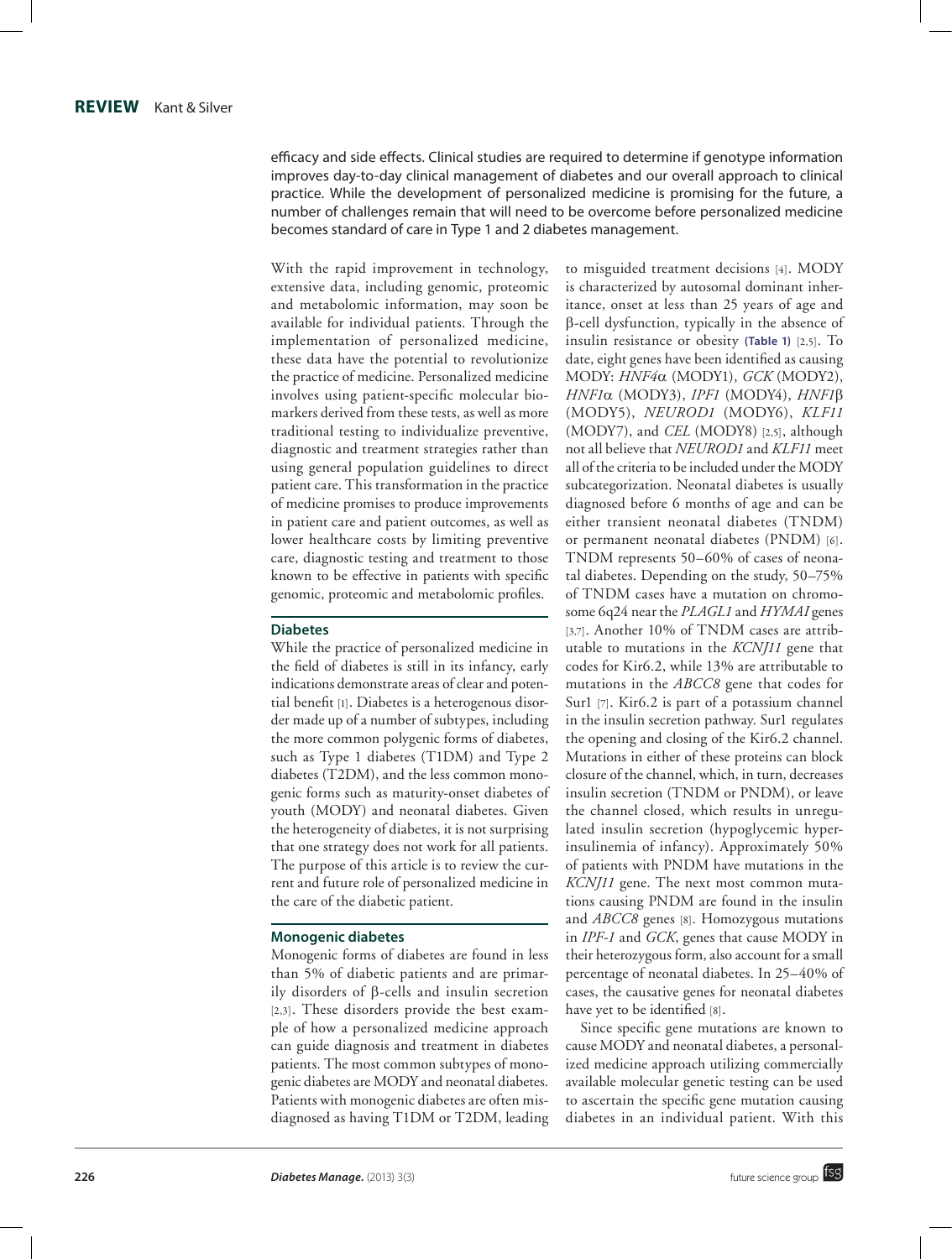| Table 1. Maturity-onset diabetes of youth.                                                                                    |                |                         |                          |                                                                                                                      |         |  |  |
|-------------------------------------------------------------------------------------------------------------------------------|----------------|-------------------------|--------------------------|----------------------------------------------------------------------------------------------------------------------|---------|--|--|
| <b>MODY</b>                                                                                                                   | Gene           | <b>Function</b>         | <b>MODY</b> cases<br>(%) | Phenotype                                                                                                            | Ref.    |  |  |
| MODY1                                                                                                                         | $HFN4\alpha$   | Transcription<br>factor | $30 - 70$                | Onset in adolescence or early adulthood<br>Progressive defect of insulin secretion<br>Sensitive to sulfonylureas     | $[2,5]$ |  |  |
| MODY <sub>2</sub>                                                                                                             | GCK            | Glycolytic<br>enzyme    | $30 - 70$                | Mild hyperglycemia beginning at birth<br>Often do not require glucose-lowering<br>medication except during pregnancy | $[2,5]$ |  |  |
| MODY3                                                                                                                         | $HFN1\alpha$   | Transcription<br>factor | $5 - 10$                 | Onset in adolescence or early adulthood<br>Progressive defect of insulin secretion<br>Sensitive to sulfonylureas     | $[2,5]$ |  |  |
| MODY4                                                                                                                         | IPF1           | Transcription<br>factor | Very rare                | Adult onset<br>Progressive defect of insulin secretion<br>Pancreatic agenesis in homozygotes                         | $[2,5]$ |  |  |
| MODY5                                                                                                                         | $HFN1\beta$    | Transcription<br>factor | $5 - 10$                 | Renal cysts and diabetes                                                                                             | $[2,5]$ |  |  |
| MODY6 <sup>+</sup>                                                                                                            | <b>NEUROD1</b> | Transcription<br>factor | Very rare                | Early adulthood<br>Obesity<br>Progressive $\beta$ -cell failure                                                      | [66]    |  |  |
| MODY7 <sup>†</sup>                                                                                                            | KLF11          | Transcription<br>factor | Extremely<br>rare        | Diagnosed in adulthood<br>Progressive $\beta$ -cell failure                                                          | $[67]$  |  |  |
| MODY8                                                                                                                         | <b>CEL</b>     | Lipolytic<br>enzyme     | Extremely<br>rare        | Exocrine and endocrine pancreatic<br>deficiencies                                                                    | [68]    |  |  |
| *There is debate as to whether NEUROD1 and KLF11 should be included as MODY genes.<br>MODY: Maturity-onset diabetes of youth. |                |                         |                          |                                                                                                                      |         |  |  |

information, a patient-specific treatment plan can be designed that addresses the best treatment options, the likelihood of progression of the disease and the development of diabetesrelated complications, and recommendations for genetic counseling. For example, *GCK*, the gene causing MODY2, is considered to be the glucose sensor of the  $\beta$ -cell and phosphorylation of glucose by glucokinase is the rate-limiting step for insulin secretion [5]. Mutations in *GCK* lead to decreased glucokinase affinity for and phosphorylation of glucose with a shift to a higher glucose threshold for insulin secretion. Patients with MODY2 tend to have modest levels of hyperglycemia that does not progress with age (mean fasting glucose:  $128 \pm 22$  mg/dl; range: 77–297 mg/dl; HbA1c: 6–7%), since once glucose levels reach the higher threshold required for affinity to glucokinase, insulin secretion occurs [9,10]. As a result, diabetes complications are uncommon in MODY2 [5]. Identifying patients with glucokinase mutations impacts their care, since unlike patients with T1DM and T2DM, glucose lowering medication is rarely needed except during pregnancy. Spyer *et al.* demonstrated that knowing both the mother's and baby's *GCK* genotype may be relevant to prenatal care [11]. Non-MODY2 offspring born to MODY2 mothers are heavier than MODY2 offspring born to MODY2 mothers  $(3.9 \pm 0.6)$ vs  $3.2 \pm 0.8$  kg; p < 0.001) and are more likely to have macrosomia (39 vs  $7\%$ ; p = 0.001) [11]. While *in utero* GCK genotyping of babies with MODY2 mothers is not routinely performed, genotyping should be considered when excess fetal growth occurs as knowing the baby's GCK genotype can provide valuable information for tailoring maternal diabetes treatment, which, in turn, may improve fetal outcomes. In the case of the mother with MODY2 and the baby without MODY2, treatment with insulin should be instituted to decrease the risk of macrosomia and obstetric complications. However, when both mother and offspring have *GCK* mutations, insulin treatment is generally not necessary [12].

Unlike MODY2, MODY1 and MODY3 patients have progressive  $\beta$ -cell failure resulting in increasing hyperglycemia and the need for glucose-lowering medication [13]. Because of the younger age at diagnosis and absence of metabolic syndrome, many MODY1 and MODY3 patients are inappropriately diagnosed with T1DM and started on insulin therapy [14]. However, patients with MODY1 and MODY3 are highly responsive to sulfonylureas [15–17]. Therefore, once patients with MODY1 and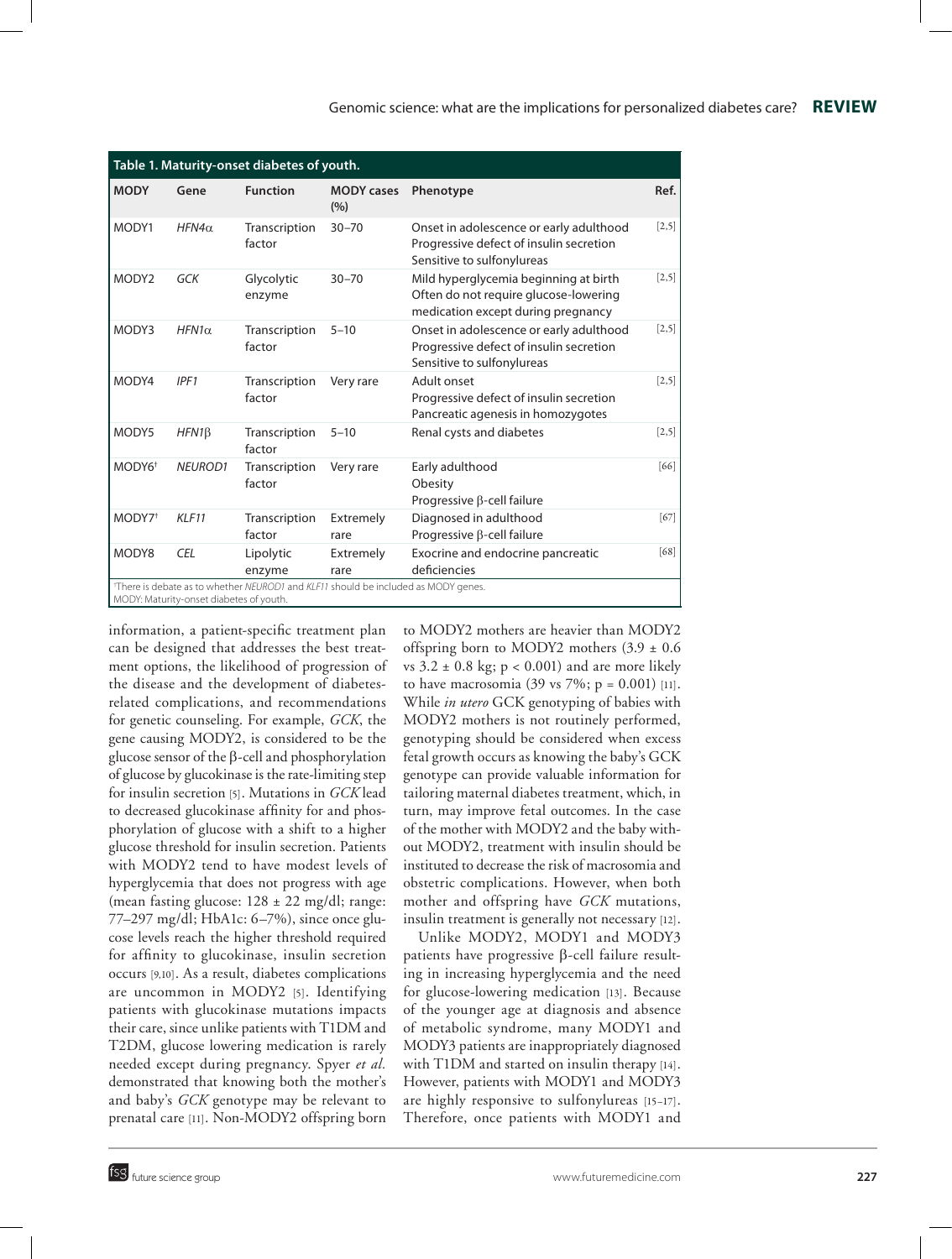MODY3 are correctly diagnosed, they can be successfully transferred from insulin to sul fonylurea therapy without deterioration in glycemic control [18]. Differences in pathogenesis, prognosis and treatment of MODY highlight the importance of personalized medicine in diabe tes care and strongly support genetic testing in appropriate individuals. Current recommenda tions for genetic screening for MODY can be found at the 'Diabetes Genes' website [101] .

In children with neonatal diabetes, know ing the specific mutation helps in establishing if a child has TNDM or PNDM. Children with TNDM are treated in the short term with insulin with the expectation that diabetes will resolve by 18 months [19]. These children require continued monitoring as diabetes often recurs during adolescence. Two of the genes associated with PNDM, *KCNJ11* and *ABCC8*, code for proteins targeted by the sulfonylurea class of dia betes medications. In 85–90% of patients with variants in one of these genes, treatment can be switched from insulin to sulfonylureas with blood sugars remaining well controlled [20,21] .

#### **Prediction & prevention of diabetes**

Since T1DM and T2DM are complex disorders with many genes of varying penetrance and envi ronment factors contributing to disease risk, pre dicting who will acquire either type of diabetes is much more complicated than predicting who will inherit a monogenic form of diabetes. As a result, predictive models that include primarily genetic factors are not as precise as predicting monogenic diseases.

#### **Type 1 diabetes**

For T1DM, genetic, antibody and metabolic tests are available to estimate disease risk; however, these are primarily used in the research setting in first-degree relatives of T1DM patients owing to their overall low positive predictive value in the general population [22,23]. Family history and HLA are the strongest predictors of T1DM, with HLA accounting for 30–50% of genetic risk [24]. Those with HLA haplotypes DR3 *-*DQA1\*0501 *-*DQB1\*0201 and DR4 *-* DQA1\*0301 *-*DQB1\*0302 are at highest risk for developing T1DM. By contrast, those with HLA genotype DRB1\*1501 *-*DQA1\*0102 *-*DQB1\*0602*,*  DRB1\*1401-DQA1\*0101 *-*DQB1\*0503 and DRB1\*0701 *-*DQA1\*0201 *-*DQB1\*0303 are at the lowest risk [22,24,25]. The specific HLA type may also predict the age and rapidity of diabetes

onset [22,24–26]. Candidate gene and genome-wide association studies have identified over 50 loci that associate with T1DM [102]. With the exception of HLA, these loci have a modest effect on diabetes risk (odds ratio <1.2) [27]. Not all children with a genetic predisposition to T1DM will develop the disease. An environmental exposure is nec essary to initiate b-cell autoimmunity. Many factors have been considered as triggers for the autoimmune response, including viral infections and nutritional factors [22]. Research to confirm the environmental factors has been inconclusive; therefore, until this element is clarified, T1DM prediction models will not include this important component. After the environmental exposure, autoimmune destruction of  $\beta$ -cells commences and antibodies to islet cell antigens, includ ing insulin, GAD65, IA-2 and Znt8, mark this process [22]. With each additional antibody, the likelihood of developing T1DM increases [28,29]. Metabolic tests, such as the oral glucose tolerance test and acute insulin response to glucose, have also been utilized in combination with HLA and antibody testing to help T1DM predictive models [30–32]. Patients with a family history of T1DM, an at-risk HLA genotype, multiple antibodies and low acute insulin response to glucose have more than a 50% chance of developing T1DM. While the specificity of a model including all of these factors improves risk assessment, once the tests display abnormal results the autoimmune destruc tion has progressed and b-cell damage may not be reversible. With genetic and other 'omics' data, the expectation is for these data to lead to a more comprehensive understanding of T1DM patho physiology. In a personalized medicine paradigm, this understanding could ultimately produce better risk assessment tools and a means to identify those in need of preventive treatment. Ideally, using this type of approach, an individual patient's specific defective pathway could be precisely targeted and treated, thereby, theoretically avoiding autoimmune destruction of  $\beta$ -cells and T1DM. While the tools described above have improved our predictions for the occurrence of T1DM, until a proven preventative treatment is developed, the threshold for performing these tests will be fairly high outside of the research setting.

# **Type 2 diabetes**

Through candidate gene and genome-wide association studies, over 40 genes/loci have been associated with increased risk of T2DM [33]. The gene variant with the strongest effect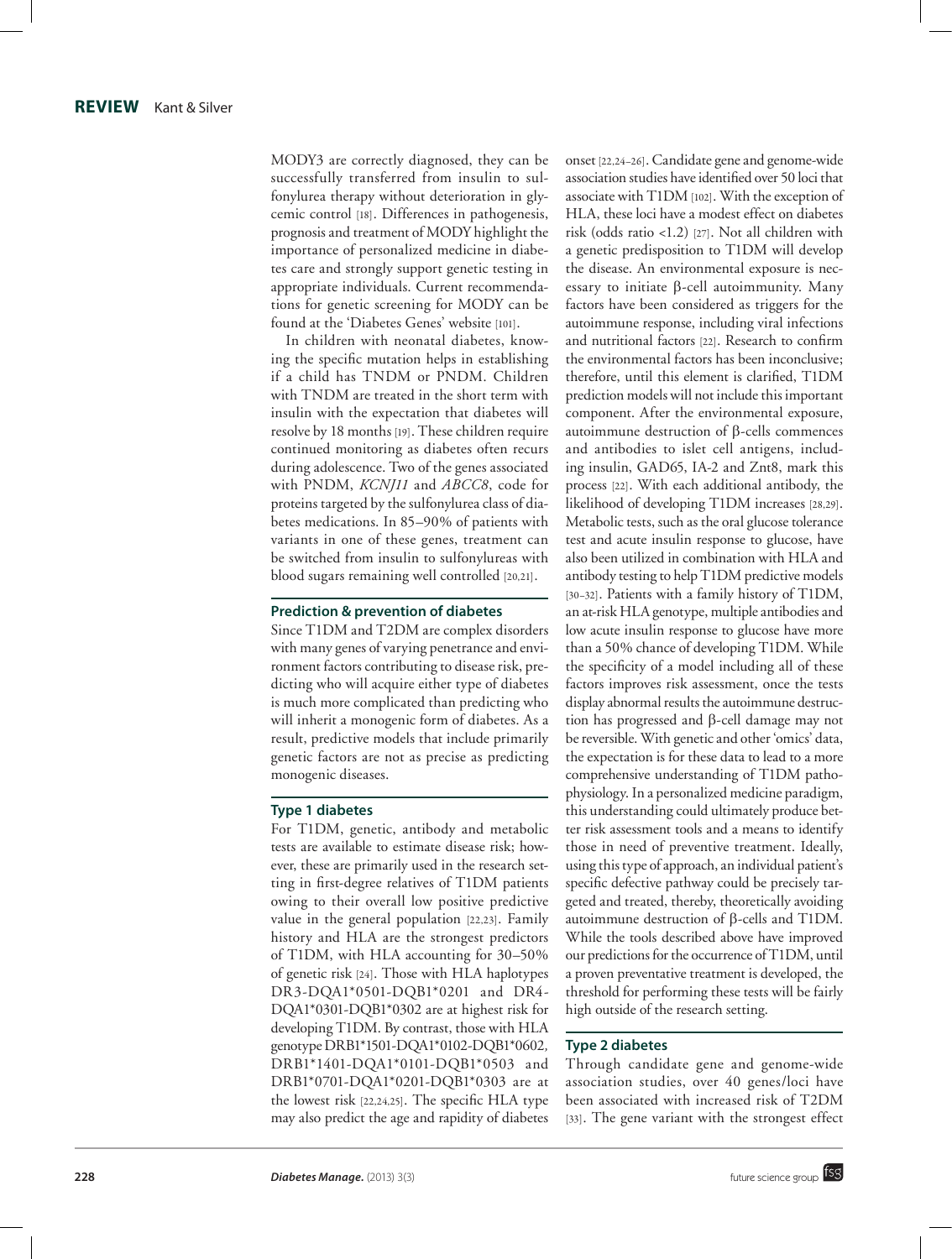is rs7903146, located in intron 3 of the *TCF7L2* gene. Having one copy of the minor allele for this single nucleotide polymorphism (SNP) increases the risk of T2DM by 1.45-fold and having two copies increases the risk by 2.41 fold [34]. Since the impact of the *TCF7L2* SNP and other SNPs on diabetes risk is small (odds ratio: 1.1–1.4), a genotype risk score based on an individual's number of diabetes risk alleles has been utilized to attempt to improve disease prediction [35]. While some studies demonstrate improved risk prediction [36], other studies using this methodology find that predictions are only slightly better than those based on the presence or absence of nongenetic risk factors alone [37]. To add to the complexity of using genotype to predict T2DM, models do not account for gene–gene or gene–environment interactions. While both interactions are acknowledged as important, little research has focused on how to integrate them into the personalized medicine paradigm.

# **Medication management**

The focus of pharmacogenetics and pharma cogenomics is to define the impact of genetic variation on responses to medications. By using a pharmacogenetics approach, drug therapy can be selected based on its predicted efficacy, pharmacokinetics, pharmacodynamics and sideeffect profile in a specific individual. Therefore, this approach has the potential to reduce the large number of treatment failures, and the time and costs associated with failure. As the patho physiology of diabetes is established, another objective of pharmacogenetic research will be to determine if drugs targeting specific molecu lar defects can be designed to prevent, cure or improve the treatment of the disease.

Many of the genes impacting drug efficacy are related to their absorption, distribution, metab olism (activation/inactivation) and excretion. CYP2C9 is the major enzyme responsible for metabolism of sulfonylurea medications. Multi ple *CYP2C9* alleles exist, some of which impact the half life of the drugs. In individuals carrying the CYP2C9\*3/\*3 genotype, sulfonylurea clearance is 20% of those carrying the CYP2C9\*1/\*1 genotype with heterozygotes (CYP2C9\*1/\*3) being intermediate between the two groups [38]. Data on whether these differences in drug clearance impact clinical care are lacking. Future studies will be required to determine if utilizing *CYP2C9* genotype in prescribing sulfonylureas will be effective [38]. Several other gene variants that are also associated with increased diabetes risk have been implicated in sulfonylurea effi cacy. Sur1 and Kir6.2 proteins are therapeutic targets of sulfonylurea medications. Variants in both proteins have been associated with interin dividual variability in sulfonylurea response, as well as secondary sulfonylurea failure [39,40]. Variants in *TCF7L2*, possibly through their effects on GLP-1 [41], are associated with a reduced lowering of HbA1c in patients taking sulfonylurea medications **(Table 2)** [42,43].

As with other drugs, the glycemic response to metformin is variable, with some people having a marked response and others demon strating little benefit. At least three drug trans porters, OCT1 encoded by *SLC22A1*, OCT2 encoded by *SLC22A2* and MATE1 encoded by *SLC47A1,* participate in the distribution and excretion of metformin and have been shown to cause variation in drug response [44–46]. OCT1 is expressed in the membrane of hepatocytes and is responsible for the uptake of metformin into hepatocytes. Genetic variants decreas ing OCT1 activity are associated with lower hepatic levels of metformin, as well as a reduced lowering of HbA1c [45,47]. OCT2 is expressed in the membrane of the renal epithelial cells, and transports metformin into these cells [48,49]. Genetic variants decreasing OCT2 activity are associated with impaired renal excretion of met formin and higher metformin blood levels [50,51]. MATE1 carries metformin out of hepatocytes into bile and out of renal epithelium into urine. Decreased MATE1 activity leads to increased plasma and hepatocyte metformin levels, which leads to lower HbA1c levels possibly by a greater inhibition of hepatic gluconeogenesis [52,53]. Therefore, polymorphisms in *SLC22A1*, *SLC22A2* and *SLC47A1* play an important role in therapeutic response to metformin. What has yet to be determined is how to integrate these findings into clinical care.

#### **Complications**

Strategies to delay the development and progres sion of long-term microvascular and macrovascu lar complications of diabetes involve intensive glycemic management, as well as aggressive therapy for hypertension and hyperlipidemia. However, some patients, despite excellent glucose, blood pressure and lipid control, develop complications while others with poor glucose, blood pressure and lipid control, never develop complications.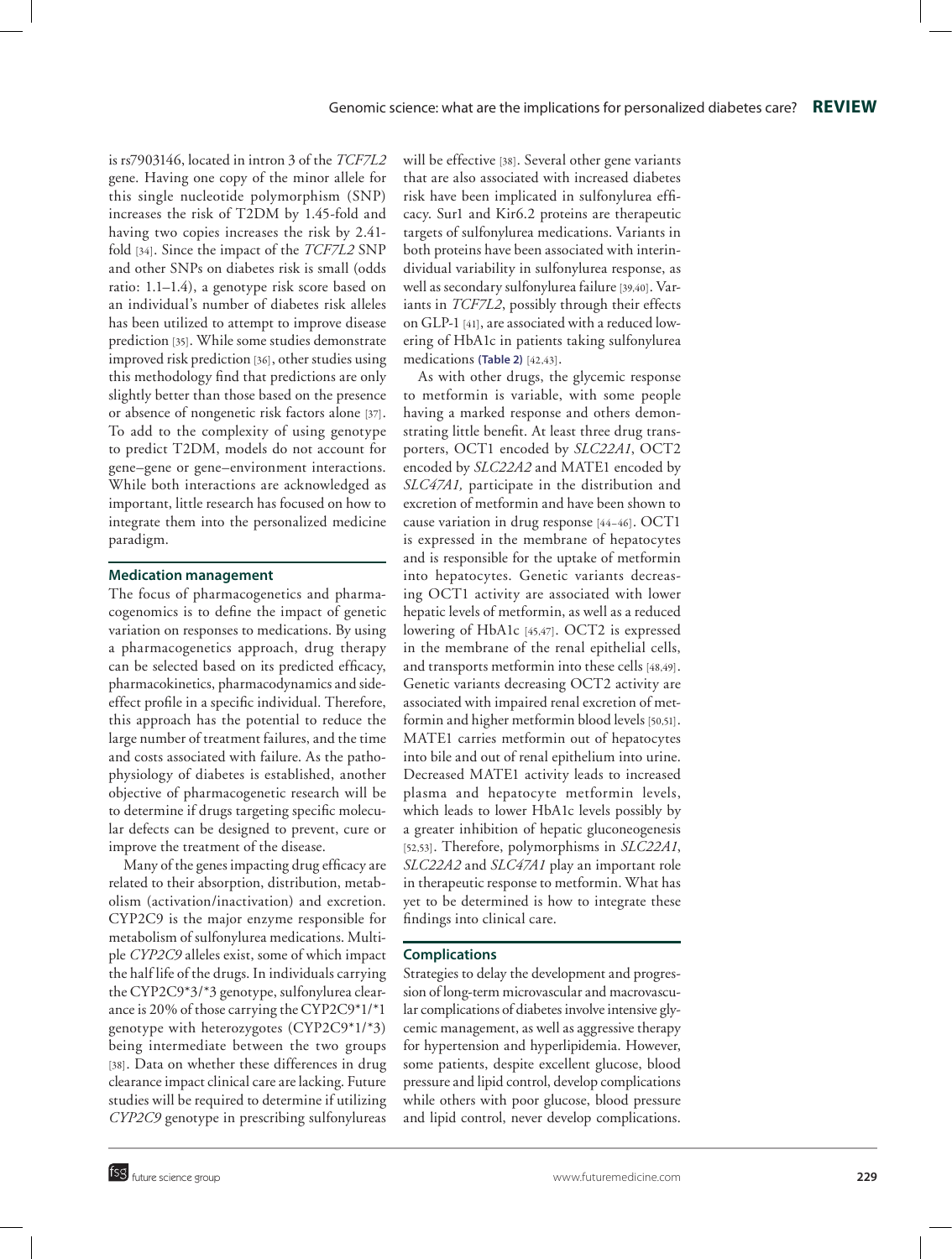# **REVIEW** Kant & Silver

#### **Table 2. Effects of polymorphisms on metabolism and efficacy of diabetes medication.**

| Variant                                     | <b>Effect</b>                                                                                                                                                     | Ref.     |
|---------------------------------------------|-------------------------------------------------------------------------------------------------------------------------------------------------------------------|----------|
| Sulfonylurea                                |                                                                                                                                                                   |          |
| $CYP2C9*3$                                  | Higher sulfonylurea levels, greater decrease in fasting glucose levels<br>and more likely to achieve HbA1c <7% in CYP2C9*3 carriers                               | [69,70]  |
| ABCC8 S1369A                                | 1369A carriers had greater decreases in fasting plasma glucose and<br>HbA1c                                                                                       | $[39]$   |
| TCF7L2 rs7903146 (C>T),<br>rs12255372 (G>T) | Higher treatment failure (HbA1c <7%) in TT homozygotes of either SNP                                                                                              | [43, 71] |
| Repaglinide                                 |                                                                                                                                                                   |          |
| CYP2C8*1/*3                                 | Lower repaglinide mean AUC and peak plasma concentration with<br>CYP2C8*1/*3 genotype                                                                             | $[72]$   |
| SLCO1B1 521T>C                              | Higher repaglinide AUC with SLCO1B1 521CC than SLCO1B1 521TC and<br>TT genotype                                                                                   | $[73]$   |
| <b>KCNJ11 E23K</b>                          | Carriers of K23 allele had greater decrease in HbA1c                                                                                                              | $[74]$   |
| Nateglinide                                 |                                                                                                                                                                   |          |
| CYP2C9                                      | Reduced nateglinide clearance in CYP2C9*3 carriers                                                                                                                | $[75]$   |
| SLCO1B1 521T>C                              | Higher maximum concentration and AUC in SLCO1B1 521CC individuals<br>compared with SLCO1B1 521TC individuals                                                      | $[76]$   |
| <b>Metformin</b>                            |                                                                                                                                                                   |          |
| OCT1 R61C, G401S,<br>M420del, G465R         | Higher AUC, maximum plasma concentration and decreased<br>glucose-lowering response to metformin in reduced function allele<br>variants                           | $[45]$   |
| OCT2 808G>T                                 | Higher mean renal clearance in 808T carriers                                                                                                                      | $[77]$   |
| MATE1 rs2289669 G>A                         | Greater reduction in HbA1c with each rs2289669 A allele                                                                                                           | $[52]$   |
| MATE1 rs2289669 G>A,<br>OCT1 rs622342 A>C   | Interaction between MATE1 rs2289669 and OCT1 with greater decrease<br>in HbA1C levels with each additional OCT1 rs622342 A allele and MATE1<br>rs2289669 A allele | $[78]$   |
| ATM rs112112617 A>C                         | A allele associated with improved glycemic response                                                                                                               | $[79]$   |
| Pioglitazone                                |                                                                                                                                                                   |          |
| PPAR <sub>Y</sub> Pro12Ala                  | Ala12 allele associated with greater decrease in HbA1c and fasting<br>glucose plasma levels in some studies                                                       | [80]     |
|                                             | AUC: Area under curve; SNP: Single nucleotide polymorphism.                                                                                                       |          |

These outcomes highlight the need to be able to distinguish which individuals would benefit most from concentrated interventions to prevent complications, as well as individuals where aggressive interventions are not warranted.

Based on familial clustering of complications and other studies, genetic susceptibility probably plays a role in this heterogeneity [54,55]. Through candidate gene and genome-wide association studies, important steps have been made towards the discovery of genetic markers that may ultimately be useful predictors of complications and responses to therapy [54]. Substantial data suggests that the renin–angiotensin system plays a key role in the occurrence of diabetic nephropathy. In the majority of populations, an insertion(I)/deletion(D) polymorphism of the *ACE* gene influences the clinical course of diabetic nephropathy [56,57]. The II

genotype is protective against development and progression of diabetic nephropathy compared with those with the DI and DD genotypes. The difference in clinical course may be due to variation in ACE levels. Subjects carrying one or two copies of the D allele have increased systemic and renal ACE levels compared with those who are homozygous for the I allele [58]. ACE inhibitors are particularly effective in preventing and slowing progression of renal disease in diabetes patients with the II genotype [59]. However, the DD genotype is associated with a better response to angiotensin II receptor blockers [57]. Therefore, the ACE I/D polymorphism is not only helpful in classifying patients as at risk for diabetic nephropathy, but also in choosing the most appropriate renoprotective renin–angiotensin system blockade for treatment.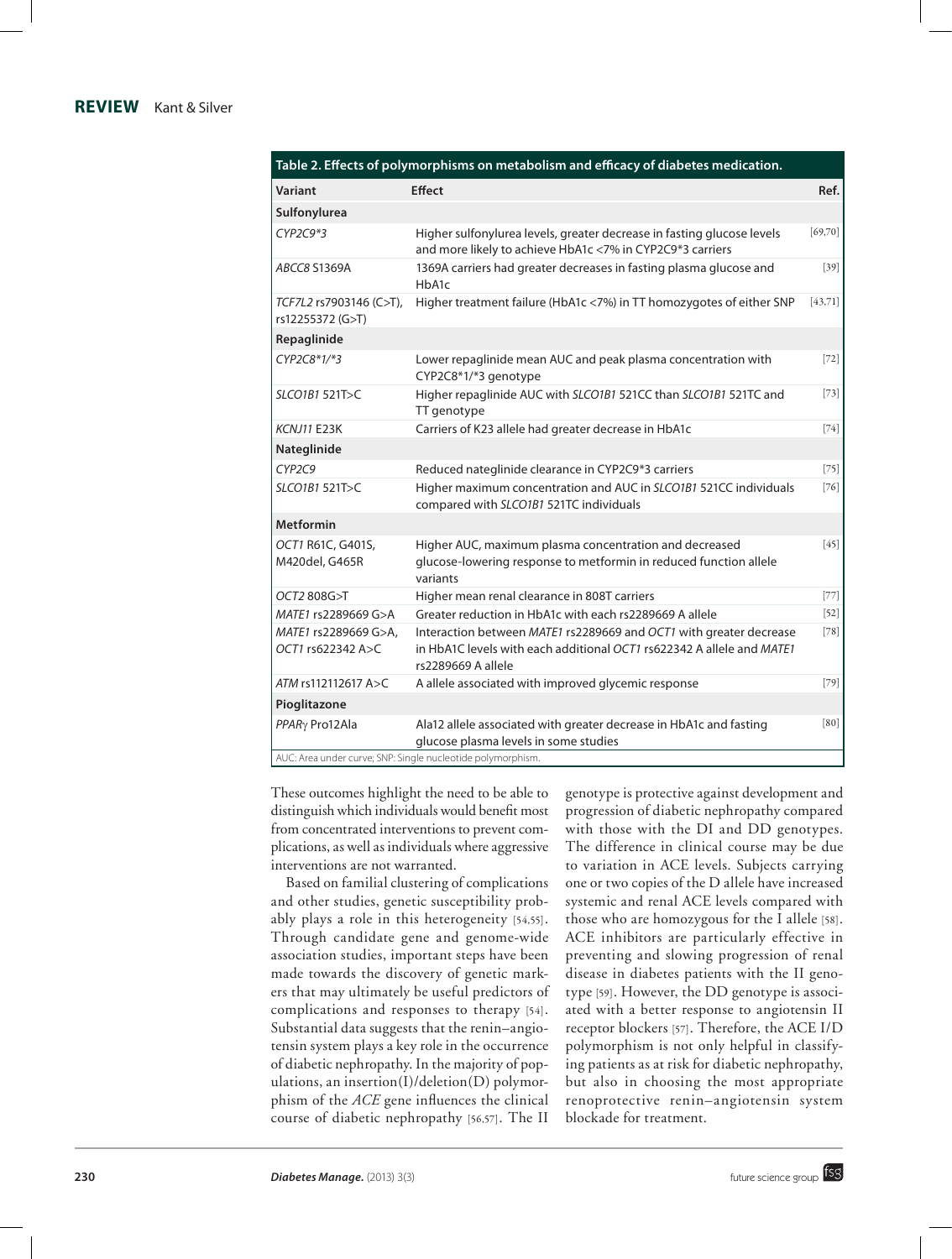# **The challenge**

While personalized medicine holds great promise, many challenges exist that need to be addressed before this approach becomes standard of care in diabetes [60–63]. One of the most critical steps will be advancement and innovation in computational and bioinformatics capabilities in order to harness the massive amount of data produced by 'omic' studies and translate these data into useful information for the medical community. Progress in these areas, as well as in technology (e.g., whole-genome sequencing), should lead to a more complete understanding of the functional significance of genes, the large segments of intergenic DNA, gene–gene and gene–environment interactions, and the molecular pathways leading to diabetes. Other gaps that need to be filled to maximize the benefits of personalized medicine for all individuals include identifying structural variants and private or rare variants with large effects, and collecting data on minorities and other ethnic groups who are often not included in large-scale genomic studies. Concerns have also been raised as to the role of large-scale genotyping in predicting a disease in which the current list of susceptibility genes account for only 10% of T2DM risk [61,64], and in which adding genetic data to models using traditional diabetes risk factors does little to improve predicting diabetes for an individual. A more comprehensive picture of the workings of DNA should also help determine if this missing heritability is the result of yet to be identified genetic variability, over estimation of heritability due to genetic interactions or other, as yet, undiscovered factors [65].

New social and ethical issues also arise as an ever increasing amount of data are collected on individuals. Concerns range from how privacy will be maintained and what constitutes privacy, who owns the data (patient and provider, among others) and who has the authority to destroy the

#### **References**

Papers of special note have been highlighted as: <sup>n</sup> of interest

- n of considerable interest
- 1 Malandrino N, Smith RJ. Personalized medicine in diabetes. *Clin. Chem.* 57(2), 231–240 (2011).
- 2 Thanabalasingham G, Owen KR. Diagnosis and management of maturity onset diabetes of the young (MODY). *BMJ* 343, d6044 (2011).
- 3 Greeley SA, Tucker SE, Naylor RN, Bell GI, Philipson LH. Neonatal diabetes mellitus:

data, to the role of direct-to-consumer marketing of genetic tests, many of which have unproven clinical validity and utility, limited oversight from the US FDA and other regulatory bodies, and lack a healthcare provider to interpret results and put the results in an appropriate context for an individual patient [63]. US Congress has tried to address concerns related to genetic discrimination by passing the Genetic Information Nondiscrimination Act in 2008 [60]. The law prohibits genetic discrimination by health insurers and employers. How effective the law will be with the transition to personalized medicine and widespread whole-genome sequencing remains to be seen.

# **Conclusion & future perspective**

Personalized medicine, in general and also for care of the diabetic patient, is still at an early stage with much work ahead to fully realize its potential. For diabetes, personalized medicine success stories can be found in its application to diagnosis and management of patients with MODY1, 2 and 3, and neonatal diabetes. For T1DM and T2DM, advancements in the translation of data from genomics and other 'omic' research into clinically relevant tools for prediction, prevention and treatment of diabetes will be necessary in order for the practice of personalized medicine to become standard of care outside of the research setting.

#### **Financial & competing interests disclosure**

*The authors have no relevant affiliations or financial involvement with any organization or entity with a financial interest in or financial conflict with the subject matter or materials discussed in the manuscript. This includes employment, consultancies, honoraria, stock ownership or options, expert testimony, grants or patents received or pending, or royalties.*

*No writing assistance was utilized in the production of this manuscript.*

a model for personalized medicine. *Trends Endocrinol. Metab.* 21(8), 464–472 (2010).

- Shields BM, Hicks S, Shepherd MH, Colclough K, Hattersley AT, Ellard S. Maturity-onset diabetes of the young (MODY): how many cases are we missing? *Diabetologia* 53(12), 2504–2508 (2010).
- 5 Vaxillaire M, Bonnefond A, Froguel P. The lessons of early-onset monogenic diabetes for the understanding of diabetes pathogenesis. *Best Pract. Res. Clin. Endocrinol. Metab.* 26(2), 171–187 (2012).
- 6 Aguilar-Bryan L, Bryan J. Neonatal diabetes mellitus. *Endocr. Rev.* 29(3), 265–291 (2008).
- 7 Flanagan SE, Patch AM, Mackay DJ *et al.* Mutations in ATP-sensitive K<sup>+</sup> channel genes cause transient neonatal diabetes and permanent diabetes in childhood or adulthood. *Diabetes* 56(7), 1930–1937 (2007).
- 8 Russo L, Iafusco D, Brescianini S *et al.* Permanent diabetes during the first year of life: multiple gene screening in 54 patients. *Diabetologia* 54(7), 1693–1701 (2011).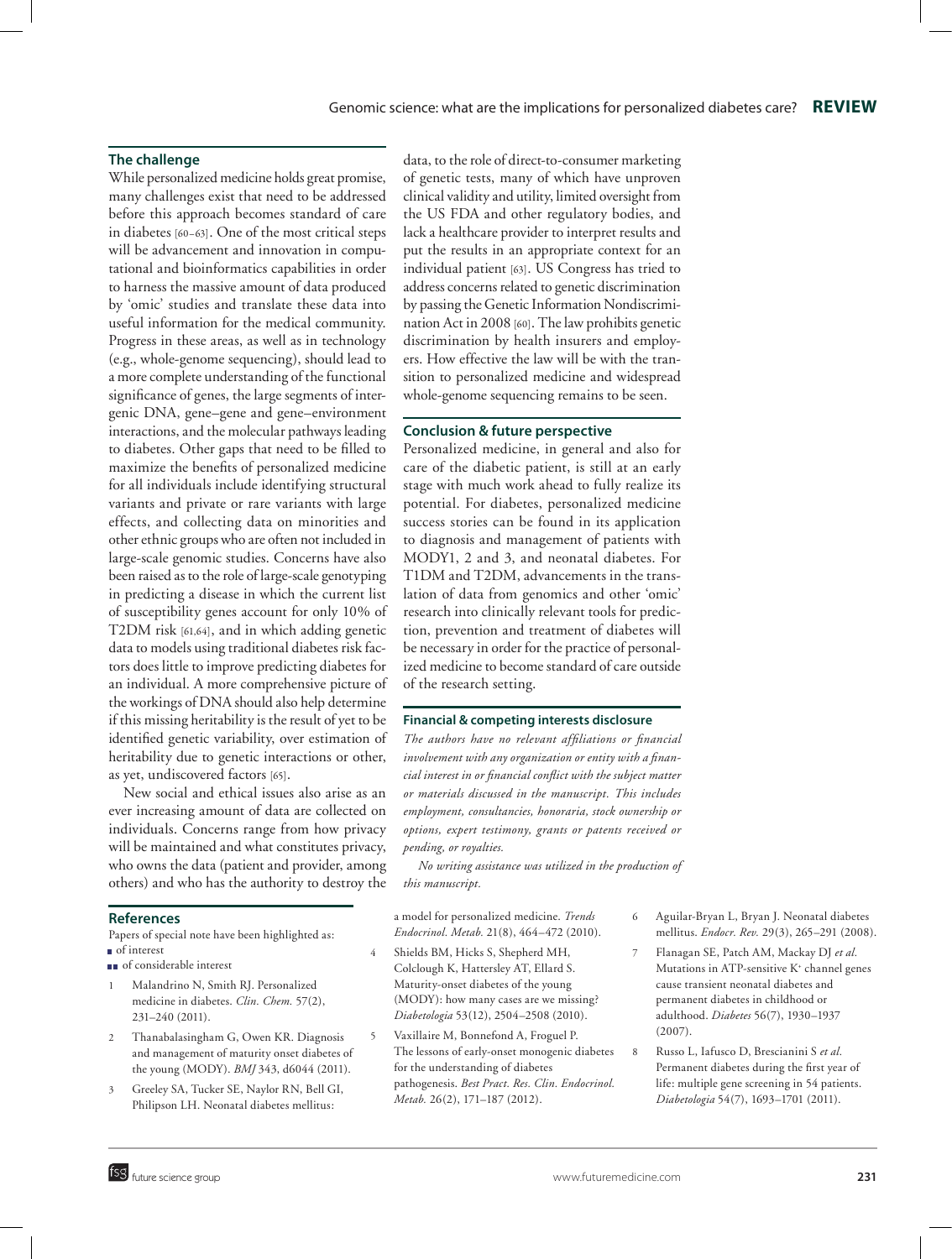# **REVIEW** Kant & Silver

- $\blacksquare$  Has one of the largest cohorts of patients **with permanent neonatal diabetes who have undergone mutation analysis for the disease.**
- 9 Froguel P, Zouali H, Vionnet N *et al.* Familial hyperglycemia due to mutations in glucokinase. Definition of a subtype of diabetes mellitus. *N. Engl. J. Med.* 328(10), 697–702 (1993).
- Martin D, Bellanne-Chantelot C, Deschamps I, Froguel P, Robert JJ, Velho G. Long-term follow-up of oral glucose tolerance testderived glucose tolerance and insulin secretion and insulin sensitivity indexes in subjects with glucokinase mutations (MODY2). *Diabetes Care* 31(7), 1321–1323 (2008).
- 11 Spyer G, Macleod KM, Shepherd M, Ellard S, Hattersley AT. Pregnancy outcome in patients with raised blood glucose due to a heterozygous glucokinase gene mutation. *Diabet. Med.* 26(1), 14–18 (2009).
- 12 Colom C, Corcoy R. Maturity onset diabetes of the young and pregnancy. *Best Pract. Res. Clin. Endocrinol. Metab.* 24(4), 605–615 (2010).
- 13 Hattersley AT. Maturity-onset diabetes of the young: clinical heterogeneity explained by genetic heterogeneity. *Diabet. Med.* 15(1), 15–24 (1998).
- 14 Thethy I, Robertson L, Swaminathan K. Diagnosis in diabetes: does it matter? *J. R. Coll. Physicians Edinb.* 41(2), 119–121 (2011).
- 15 Fajans SS, Brown MB. Administration of sulfonylureas can increase glucose-induced insulin secretion for decades in patients with maturity-onset diabetes of the young. *Diabetes Care* 16(9), 1254–1261 (1993).
- 16 Pingul MM, Hughes N, Wu A, Stanley CA, Gruppuso PA. Hepatocyte nuclear factor 4alpha gene mutation associated with familial neonatal hyperinsulinism and maturity-onset diabetes of the young. *J. Pediatr.* 158(5), 852–854 (2011).
- 17 Shepherd M, Pearson ER, Houghton J, Salt G, Ellard S, Hattersley AT. No deterioration in glycemic control in HNF-1alpha maturityonset diabetes of the young following transfer from long-term insulin to sulphonylureas. *Diabetes Care* 26(11), 3191–3192 (2003).
- Mccarthy MI, Hattersley AT. Learning from molecular genetics: novel insights arising from the definition of genes for monogenic and Type 2 diabetes. *Diabetes* 57(11), 2889–2898 (2008).
- 19 Gloyn AL, Reimann F, Girard C *et al.* Relapsing diabetes can result from moderately activating mutations in *KCNJ11*. *Hum. Mol. Genet.* 14(7), 925–934 (2005).
- 20 Pearson ER, Flechtner I, Njolstad PR *et al.* Switching from insulin to oral sulfonylureas in patients with diabetes due to Kir6.2 mutations. *N. Engl. J. Med.* 355(5), 467–477  $(2006)$ .
- **n** Demonstrates both the clinical outcomes of **switching from insulin to oral sulfonylureas in patients with diabetes due to a** *Kir6.2* **mutation, and also demonstrates the changes in insulin secretion during oral glucose tolerance tests, mixed meal tests and intravenous glucose tolerance tests associated with the switch.**
- 21 Rafiq M, Flanagan SE, Patch AM, Shields BM, Ellard S, Hattersley AT. Effective treatment with oral sulfonylureas in patients with diabetes due to sulfonylurea receptor 1 (*SUR1*) mutations. *Diabetes Care* 31(2), 204–209 (2008).
- 22 Eisenbarth GS. Banting Lecture 2009: an unfinished journey: molecular pathogenesis to prevention of Type 1A diabetes. *Diabetes* 59(4), 759–774 (2010).
- 23 Gorus FK, Pipeleers DG. Prospects for predicting and stopping the development of Type 1 of diabetes. *Best Pract. Res. Clin. Endocrinol. Metab.* 15(3), 371–389 (2001).
- 24 Noble JA, Valdes AM, Bugawan TL, Apple RJ, Thomson G, Erlich HA. The HLA class I A locus affects susceptibility to Type 1 diabetes. *Hum. Immunol.* 63(8), 657–664 (2002).
- 25 Nejentsev S, Howson JM, Walker NM *et al.* Localization of Type 1 diabetes susceptibility to the MHC class I genes HLA-B and HLA-A. *Nature* 450(7171), 887–892 (2007).
- 26 Kawabata Y, Ikegami H, Awata T *et al.* Differential association of HLA with three subtypes of Type 1 diabetes: fulminant, slowly progressive and acute-onset. *Diabetologia* 52(12), 2513–2521 (2009).
- 27 Polychronakos C, Li Q. Understanding Type 1 diabetes through genetics: advances and prospects. *Nat. Rev. Genet.* 12(11), 781–792 (2011).
- 28 Bingley PJ, Christie MR, Bonifacio E *et al.* Combined analysis of autoantibodies improves prediction of IDDM in islet cell antibody-positive relatives. *Diabetes* 43(11), 1304–1310 (1994).
- 29 Baschal EE, Aly TA, Babu SR *et al.* HLA-DPB1\*0402 protects against type 1A diabetes autoimmunity in the highest risk DR3- DQB1\*0201/DR4-DQB1\*0302 DAISY population. *Diabetes* 56(9), 2405–2409 (2007).
- 30 Sosenko JM, Skyler JS, Mahon J *et al.* The application of the diabetes prevention

trial-Type 1 risk score for identifying a preclinical state of Type 1 diabetes. *Diabetes Care* 35(7), 1552–1555 (2012).

- n n **Calculation of the Diabetes Prevention Trial-Type 1 Risk Score in participants of the Diabetes Prevention Trial-Type 1 and the TrialNet Natural History Study helped to determine the likelihood of developing Type 1 diabetes over the following 2 years; therefore, this type of testing has the potential to provide a personalized medicine approach in predicting the onset of Type 1 diabetes.**
- 31 Xu P, Beam CA, Cuthbertson D, Sosenko JM, Skyler JS, Krischer JP. Prognostic accuracy of immunologic and metabolic markers for Type 1 diabetes in a high-risk population: receiver operating characteristic analysis. *Diabetes Care* 35(10), 1975–1980 (2012).
- 32 Xu P, Wu Y, Zhu Y *et al.* Prognostic performance of metabolic indexes in predicting onset of Type 1 diabetes. *Diabetes Care* 33(12), 2508–2513 (2010).
- 33 Ahlqvist E, Ahluwalia TS, Groop L. Genetics of Type 2 diabetes. *Clin. Chem.* 57(2), 241–254 (2011).
- 34 Grant SF, Thorleifsson G, Reynisdottir I *et al.* Variant of transcription factor 7-like 2 (*TCF7L2*) gene confers risk of Type 2 diabetes. *Nat. Genet.* 38(3), 320–323 (2006).
- 35 Hivert MF, Jablonski KA, Perreault L *et al.* Updated genetic score based on 34 confirmed Type 2 diabetes loci is associated with diabetes incidence and regression to normoglycemia in the diabetes prevention program. *Diabetes* 60(4), 1340–1348 (2011).
- 36 Saxena R, Elbers CC, Guo Y *et al.* Large-scale gene-centric meta-analysis across 39 studies identifies Type 2 diabetes loci. *Am. J. Hum. Genet.* 90(3), 410–425 (2012).
- 37 Meigs JB, Shrader P, Sullivan LM *et al.* Genotype score in addition to common risk factors for prediction of Type 2 diabetes. *N. Engl. J. Med.* 359(21), 2208–2219 (2008).
- **n** Longitudinal study in over 2000 of the **participants of the Framingham Offspring Study demonstrated that, with our current understanding of the genetics of Type 2 diabetes, our ability to predict the development of Type 2 diabetes using genotype plus common risk factors is only slightly better than predictions based on common risk factors alone.**
- 38 Kirchheiner J, Roots I, Goldammer M, Rosenkranz B, Brockmoller J. Effect of genetic polymorphisms in cytochrome p450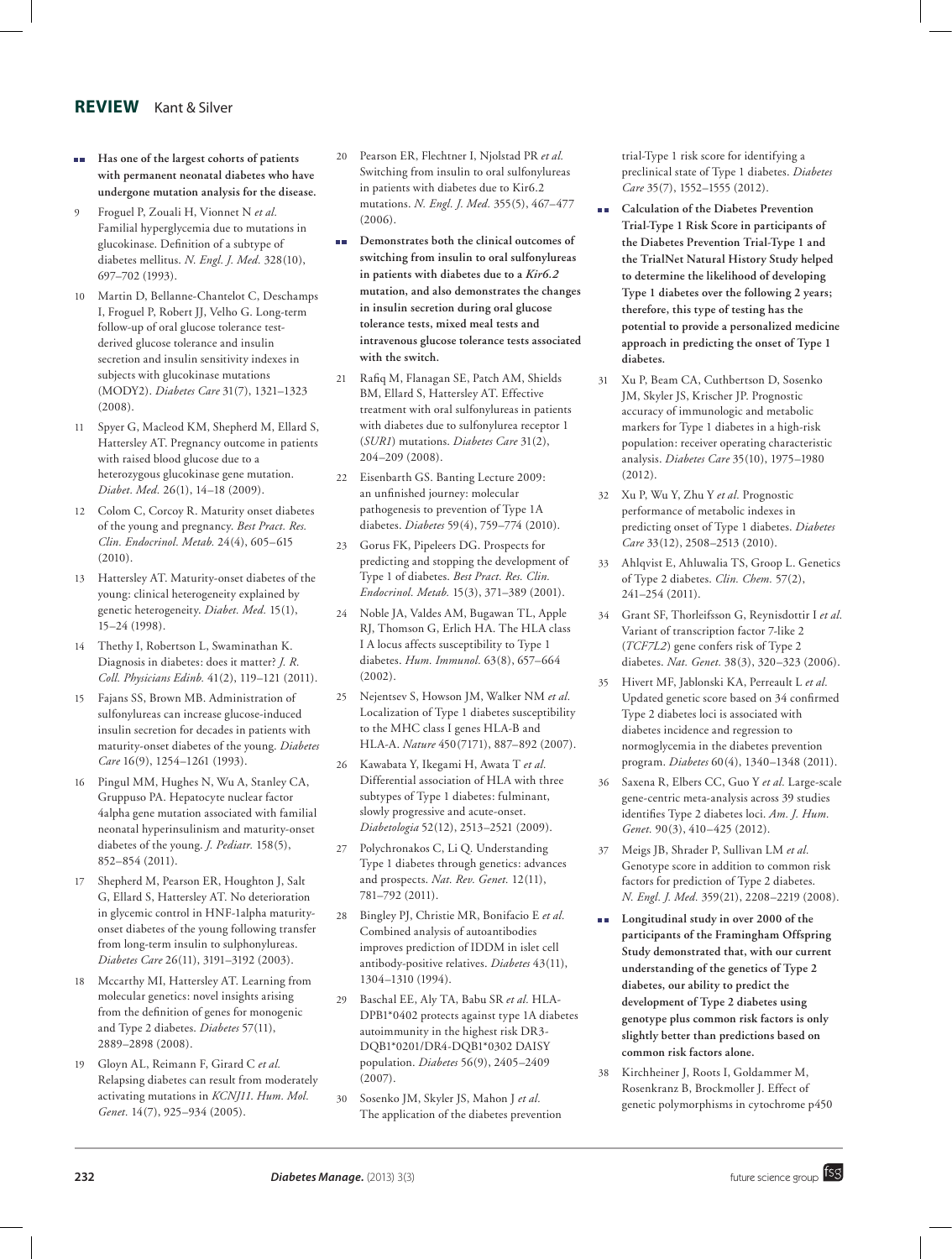# Genomic science: what are the implications for personalized diabetes care? **REVIEW**

(CYP) 2C9 and CYP2C8 on the pharmacokinetics of oral antidiabetic drugs: clinical relevance. *Clin. Pharmacokinet.*  44(12), 1209–1225 (2005).

- 39 Feng Y, Mao G, Ren X *et al.* Ser1369Ala variant in sulfonylurea receptor gene *ABCC8* is associated with antidiabetic efficacy of gliclazide in Chinese Type 2 diabetic patients. *Diabetes Care* 31(10), 1939–1944 (2008).
- 40 Zhang H, Liu X, Kuang H, Yi R, Xing H. Association of sulfonylurea receptor 1 genotype with therapeutic response to gliclazide in Type 2 diabetes. *Diabetes Res. Clin. Pract.* 77(1), 58–61 (2007).
- 41 Villareal DT, Robertson H, Bell GI *et al. TCF7L2* variant rs7903146 affects the risk of Type 2 diabetes by modulating incretin action. *Diabetes* 59(2), 479–485 (2010).
- 42 Kimber CH, Doney AS, Pearson ER *et al. TCF7L2* in the Go-DARTS study: evidence for a gene dose effect on both diabetes susceptibility and control of glucose levels. *Diabetologia* 50(6), 1186–1191 (2007).
- 43 Schroner Z, Javorsky M, Tkacova R *et al.* Effect of sulphonylurea treatment on glycaemic control is related to *TCF7L2* genotype in patients with Type 2 diabetes. *Diabetes Obes. Metab.* 13(1), 89–91 (2011).
- 44 Wang DS, Jonker JW, Kato Y, Kusuhara H, Schinkel AH, Sugiyama Y. Involvement of organic cation transporter 1 in hepatic and intestinal distribution of metformin. *J. Pharmacol. Exp. Ther.* 302(2), 510–515 (2002).
- 45 Shu Y, Sheardown SA, Brown C *et al.* Effect of genetic variation in the organic cation transporter 1 (*OCT1*) on metformin action. *J. Clin. Invest.* 117(5), 1422–1431 (2007).
- 46 Takane H, Shikata E, Otsubo K, Higuchi S, Ieiri I. Polymorphism in human organic cation transporters and metformin action. *Pharmacogenomics* 9(4), 415–422 (2008).
- 47 Shu Y, Brown C, Castro RA *et al.* Effect of genetic variation in the organic cation transporter 1, OCT1, on metformin pharmacokinetics. *Clin. Pharmacol. Ther.*  83(2), 273–280 (2008).
- 48 Kimura N, Masuda S, Tanihara Y *et al.* Metformin is a superior substrate for renal organic cation transporter OCT2 rather than hepatic OCT1. *Drug Metab. Pharmacokinet.* 20(5), 379–386 (2005).
- 49 Kimura N, Okuda M, Inui K. Metformin transport by renal basolateral organic cation transporter hOCT2. *Pharm. Res.* 22(2), 255–259 (2005).
- 50 Wang ZJ, Yin OQ, Tomlinson B, Chow MS. *OCT2* polymorphisms and *in vivo* renal

functional consequence: studies with metformin and cimetidine. *Pharmacogenet.*  Genom. 18(7), 637-645 (2008).

- 51 Song IS, Shin HJ, Shim EJ *et al.* Genetic variants of the organic cation transporter 2 influence the disposition of metformin. *Clin. Pharmacol. Ther.* 84(5), 559–562 (2008).
- 52 Becker ML, Visser LE, Van Schaik RH, Hofman A, Uitterlinden AG, Stricker BH. Genetic variation in the multidrug and toxin extrusion 1 transporter protein influences the glucose-lowering effect of metformin in patients with diabetes: a preliminary study. *Diabetes* 58(3), 745–749 (2009).
- <sup>n</sup>**MATE1 protein, encoded by the** *SLC47A1* **gene, is responsible for transport of metformin from the proximal renal tubule cells into urine. In incident metformin users from the Rotterdam study, the** *SLC47A1* **rs2289669 genotype predicted improvement in HbA1c, suggesting an important role for MATE1 in metformin pharmacokinetics and for predicting clinical response to metformin therapy.**
- 53 Zhou K, Donnelly LA, Kimber CH *et al.* Reduced-function *SLC22A1* polymorphisms encoding organic cation transporter 1 and glycemic response to metformin: a GoDARTS study. *Diabetes* 58(6), 1434–1439 (2009).
- 54 Freedman BI, Tuttle AB, Spray BJ. Familial predisposition to nephropathy in African–Americans with non-insulindependent diabetes mellitus. *Am. J. Kidney Dis.* 25(5), 710–713 (1995).
- Pettitt DJ, Saad MF, Bennett PH, Nelson RG, Knowler WC. Familial predisposition to renal disease in two generations of Pima Indians with Type 2 (non-insulin-dependent) diabetes mellitus. *Diabetologia* 33(7), 438–443 (1990).
- 56 Jacobsen P, Tarnow L, Carstensen B, Hovind P, Poirier O, Parving HH. Genetic variation in the Renin-Angiotensin system and progression of diabetic nephropathy. *J. Am. Soc. Nephrol.* 14(11), 2843–2850 (2003).
- <sup>n</sup>**Longitudinal study of Type 1 diabetes patients demonstrates that the** *ACE* **insertion/deletion genotype predicts progression of renal disease.**
- 57 Ruggenenti P, Bettinaglio P, Pinares F, Remuzzi G. Angiotensin converting enzyme insertion/deletion polymorphism and renoprotection in diabetic and nondiabetic nephropathies. *Clin. J. Am. Soc. Nephrol.* 3(5), 1511–1525 (2008).
- 58 Mizuiri S, Hemmi H, Kumanomidou H *et al.* Angiotensin-converting enzyme (ACE) I/D genotype and renal *ACE* gene expression. *Kidney Int.* 60(3), 1124–1130 (2001).
- 59 Ruggenenti P, Fassi A, Ilieva AP *et al.* Preventing microalbuminuria in Type 2 diabetes. *N. Engl. J. Med.* 351(19), 1941–1951 (2004).
- 60 Hudson KL, Holohan MK, Collins FS. Keeping pace with the times – the Genetic Information Nondiscrimination Act of 2008. *N. Engl. J. Med.* 358(25), 2661–2663 (2008).
- 61 Janssens AC, Van Duijn CM. Genome-based prediction of common diseases: advances and prospects. *Hum. Mol. Genet.* 17(R2), R166–R173 (2008).
- 62 Laksman Z, Detsky AS. Personalized medicine: understanding probabilities and managing expectations. *J. Gen. Intern. Med.*  26(2), 204–206 (2011).
- 63 Li C. Personalized medicine the promised land: are we there yet? *Clin. Genet.* 79(5), 403–412 (2011).
- <sup>n</sup>**Discusses the scientific, computational, ethical and legal hurdles that will need to be overcome as the practice of personalized medicine becomes more common.**
- 64 Vassy JL, Meigs JB. Is genetic testing useful to predict Type 2 diabetes? *Best Pract. Res. Clin. Endocrinol. Metab.* 26(2), 189–201 (2012).
- 65 Zuk O, Hechter E, Sunyaev SR, Lander ES. The mystery of missing heritability: genetic interactions create phantom heritability. *Proc. Natl Acad. Sci. USA* 109(4), 1193–1198  $(2012)$
- 66 Gonsorcikova L, Pruhova S, Cinek O *et al.* Autosomal inheritance of diabetes in two families characterized by obesity and a novel H241Q mutation in *NEUROD1*. *Pediatr. Diabetes* 9(4 Pt 2), 367–372 (2008).
- 67 Neve B, Fernandez-Zapico ME, Ashkenazi-Katalan V *et al.* Role of transcription factor KLF11 and its diabetes-associated gene variants in pancreatic beta cell function. *Proc. Natl Acad. Sci. USA* 102(13), 4807–4812  $(2005)$ .
- 68 Johansson BB, Torsvik J, Bjorkhaug L *et al.* Diabetes and pancreatic exocrine dysfunction due to mutations in the carboxyl ester lipase gene-maturity onset diabetes of the young (CEL-MODY): a protein misfolding disease. *J. Biol. Chem.* 286(40), 34593–34605 (2011).
- 69 Becker ML, Visser LE, Trienekens PH, Hofman A, Van Schaik RH, Stricker BH. Cytochrome P450 2C9 \*2 and \*3 polymorphisms and the dose and effect of sulfonylurea in Type II diabetes mellitus. *Clin. Pharmacol. Ther.* 83(2), 288–292  $(2008)$
- 70 Zhou K, Donnelly L, Burch L *et al.* Loss-of-function *CYP2C9* variants improve